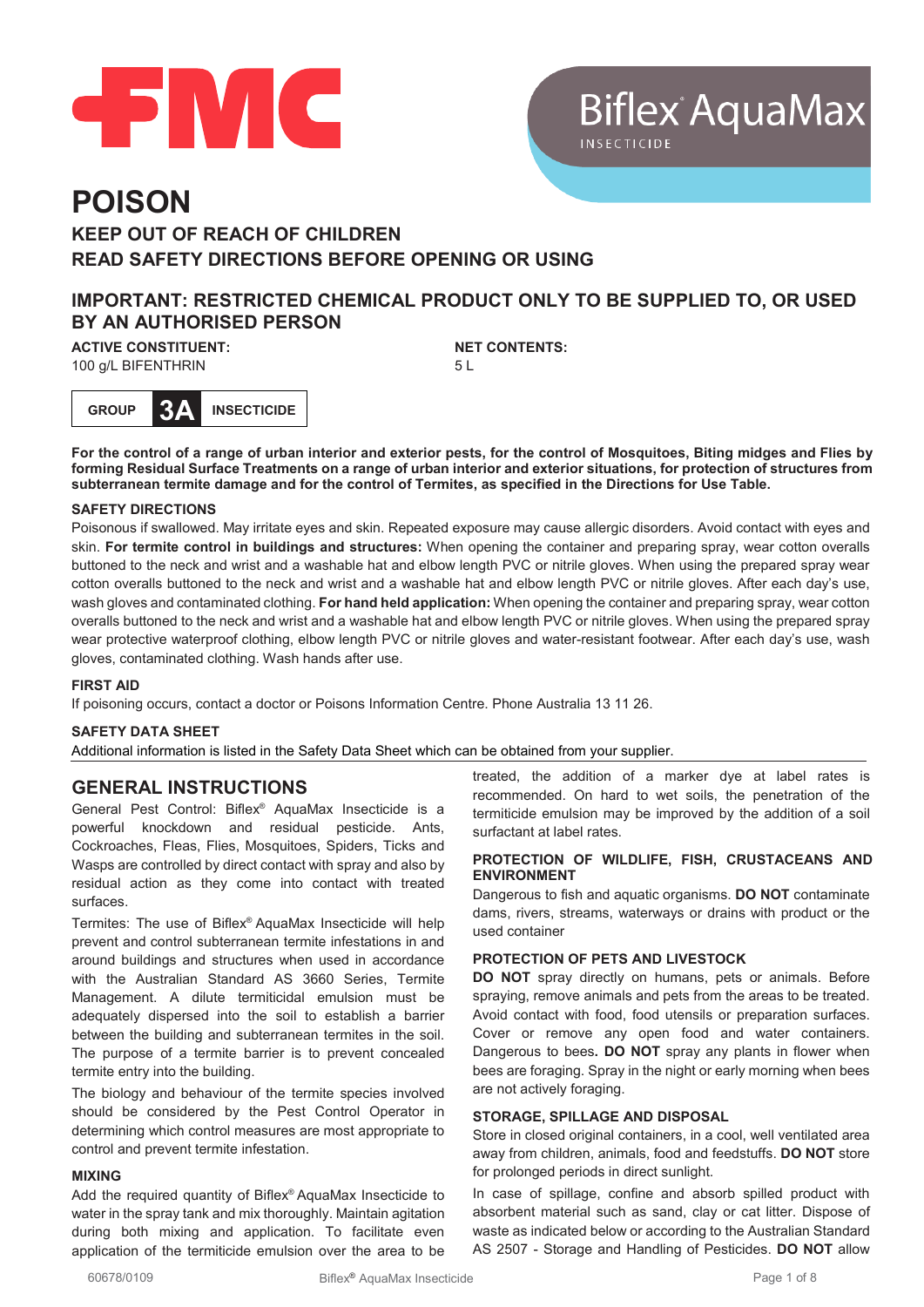spilled product to enter sewers, drains, creeks or any other waterways.

The method of disposal of the container depends on the container type. Read the "Storage and Disposal" instructions on the label that is attached to the container.

#### **CONDITIONS OF USE BY AUTHORISED PERSONS**

The Pest Control Operator must be licensed under state legislation. The Pest Control Operator must notify site supervisor, if any, and workers who come into contact with uncovered treated soil prior to laying the moisture membrane, to wear appropriate personal protective equipment and to observe re-entry requirements. (For personal protective equipment, refer to "SAFETY DIRECTIONS", and for reentry, refer to "PRECAUTION: RE-ENTRY PERIODS", below.)

#### **CRITICAL APPLICATION DETAILS**

The application of Biflex® AquaMax Insecticide to form both horizontal and vertical chemical barriers must be in accordance with the Australian Standard AS 3660 Series.

For treatment of new and existing buildings, both horizontal and vertical barriers may be required around and under the building. External perimeter barriers and where required, internal perimeter barriers, are an essential part of this treatment. The purpose of a chemical termite soil barrier is to provide a continuous, no gap barrier between the building and the termite colony. It is therefore essential that the Pest Control Operator is familiar with the construction details of the building. For further details, refer to the "Horizontal Barrier Treatments" and "Vertical Barrier Treatments" statements in this leaflet and to the Australian standard AS 3660 Series.

#### **Horizontal Barrier Treatments:**

Use 5 L of emulsion per m<sup>2</sup> of soil. Apply the termiticide emulsion evenly to the soil surface area to ensure the provision of a continuous barrier with no gaps. To minimise drift, use low pressure, high volume spray equipment delivering large coarse droplets. On impervious soils where the application of 5 L/m² would cause excessive run-off, the application volume may be reduced provided the concentration of the emulsion is increased by a corresponding amount. The volume of applied concentrate must remain constant per square metre, depending on the location and the situation. **DO NOT** apply emulsion volumes below 2 L/m².

In situations where the soil surface is very dry and conditions are conducive to rapid drying, the area to be treated should be moistened prior to the termiticide application.

It is important to note that when applying a horizontal barrier to the perimeter of a building or structure the chemical barrier is deemed to have a depth of 80 mm. In situations where the emulsion will not readily wet the soil to the required depth, loosen soil to a depth of 80 mm by 150 mm wide and apply 1.5 L of emulsion per linear metre.

#### **Vertical Barrier Treatments:**

To install a vertical barrier use a minimum of 100 L of emulsion per m<sup>3</sup> of soil. Vertical barriers must be a minimum of 150 mm wide, extend down to 80 mm below the top of the footing and be complete and continuous. Vertical barriers can be installed by trenching and treating the soil as it is backfilled, by soil rodding or by the use of certified reticulation

systems, as described in the Australian Standard AS 3660 Series. The preferred method of installing a vertical barrier treatment is either by trenching and treating the soil as it is backfilled or by delivery via a certified reticulation system. When using the soil rodding method to establish a vertical barrier the distance between rod spacings should be as per the following table. To improve soil penetration, the soil should be loosened to a depth of 150 mm.

| <b>Soil Type</b> | Rod spacing (mm) |
|------------------|------------------|
| Heavy clay       | 150              |
| Clay loams       | 200              |
| I oams           | 250              |
| Sands            | 300              |

In some cases the use of wetting agents or foaming agents may be useful in overcoming non-wetting soils or getting more even application in areas of difficult access or soil subsidence.

#### **Perimeter Barrier Treatments:**

Perimeter barriers consist of horizontal barriers at least 150 mm wide adjoining a vertical barrier of at least 150 mm in width. A perimeter barrier must completely surround all buildings, pipes, piers and service penetrations. In buildings with suspended floors with greater than 400 mm crawl space, perimeter barriers should be installed to surround piers, stumps and service penetrations and completely abut all substructure walls.

To ensure provision of a continuous barrier use a minimum of 100 L of emulsion per  $m<sup>3</sup>$  of soil. This equates to a delivery volume of 5 L of emulsion per linear metre for a 300 mm vertical barrier, or 10 L of emulsion per linear metre for a 600 mm vertical barrier (in some cases the use of wetting agents or foaming agents may be useful in overcoming non-wetting soils or getting a more even application in areas of difficult access or soil subsidence).

Termites may gain access behind engaged piers against single brick walls unless the soil is treated on both sides of the wall down to the footing.

#### **Post-Construction Under Slab Treatments:**

For concrete slabs, the emulsion needs to be injected through pre-drilled holes through the slab, at intervals between 150 mm and 300 mm. The following table shows the recommended hole spacing and recommended volume of spray solution required per hole, depending on the soil type

| <b>Soil Type</b> | <b>Hole spacing</b><br>(mm) | Litres per hole |
|------------------|-----------------------------|-----------------|
| Heavy clay       | 150                         | 1.5             |
| Clay loams       | 200                         |                 |
| Loams            | 250                         | 2.5             |
| Sands            | 300                         |                 |

Application equipment used to inject Biflex® AquaMax Insecticide through pre-drilled holes in an interior situation must be in good working order, free of any leaks and the injector must have tip shut-off to prevent nozzle dripping. Lateral dispersion tips are recommended. Drill holes must be resealed following injection of the Biflex® AquaMax emulsion. The decision and/or need for drilling concrete floor slabs should only be made after a thorough inspection of the building. The degree of termite activity should also be taken into consideration.

#### **Treatment in Conjunction with Physical Barriers:**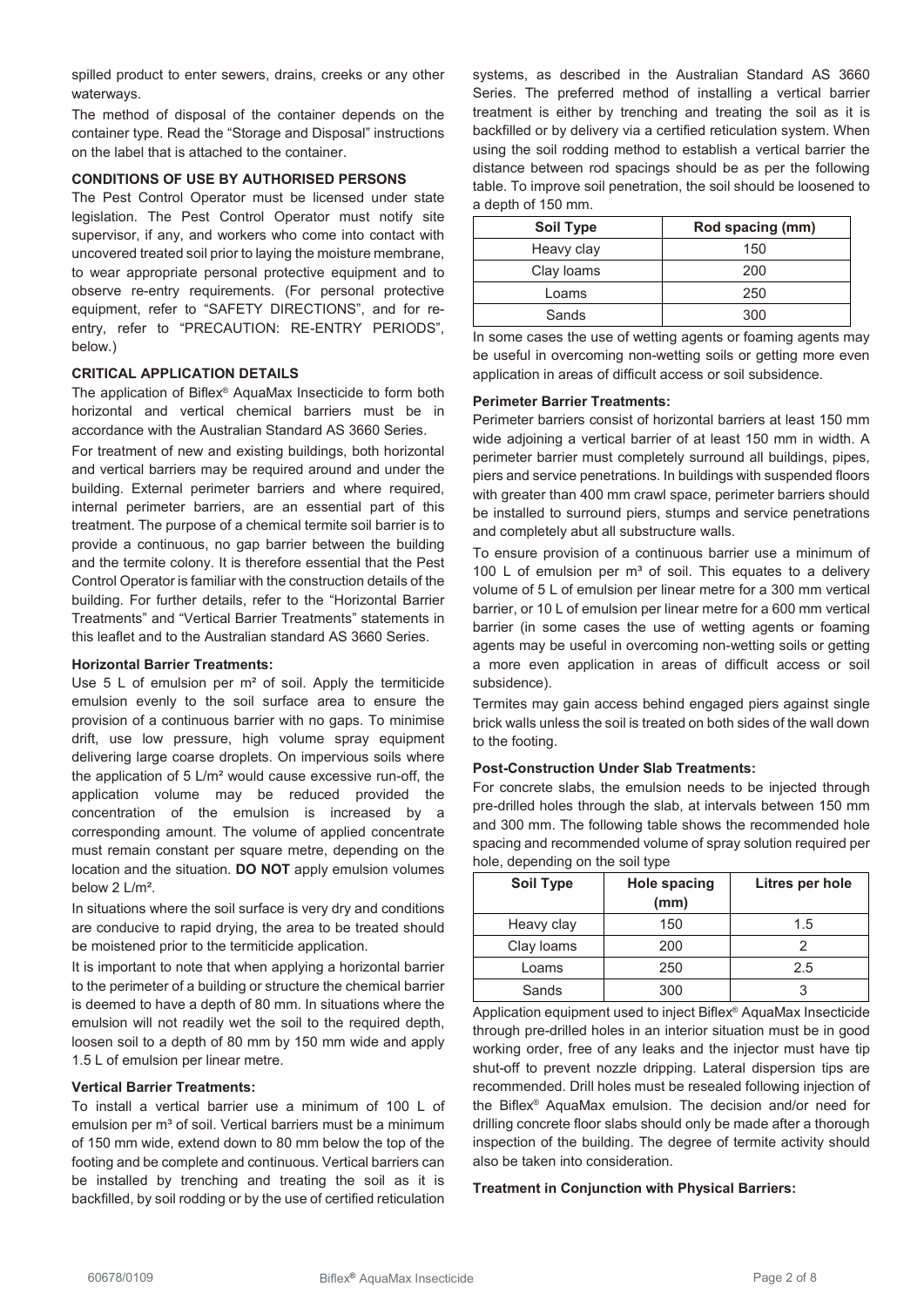In situations where the termite protection system is to consist of a combination of both physical and chemical barriers, each certified system must be installed according to the relevant and appropriate product specification and the Australian Standard AS 3660 Series.

#### **Reticulation Systems:**

Biflex® AquaMax Insecticide can be used through reticulation systems to form horizontal and vertical barriers under and around structures and all service penetrations. The reticulation system must be certified and be capable of distributing the termiticide emulsion according to the product label and the Australian Standard AS 3660 Series.

In situations using reticulation systems to form barriers around the perimeter and/or service penetrations only, a full pre-construction soil applied Biflex® AquaMax Insecticide horizontal barrier is recommended. It is the responsibility of the builder and all relevant sub-contractors to ensure that all termite barrier systems are installed in accordance with the relevant product installation directions and the Australian Standard AS 3660 Series.

#### **Service Requirements:**

Service requirements are to be determined as a result of at least an annual inspection by a licensed Pest Control Operator. More frequent inspections may be required in high risk termite areas.

In determining the need for service, factors such as local termite pressure, breaches of the barrier and termiticide longevity should be considered.

**Subterranean termites are on occasions capable of bridging termite barriers and therefore regular inspections, as detailed in the Australian Standard AS 4349.3, will significantly increase the probability of detection of termite activity before any damage or costly repairs are required.**

Several factors contribute to longevity of the termite treatment and must be considered when evaluating the need for retreatment. The actual protection period will depend on the termite hazard, climate, soil conditions and rate of termiticide used. Refer to Table A for the expected protection periods provided.

#### **PRECAUTIONS AND RE-ENTRY PERIOD**

**DO NOT** use as a space spray. **DO NOT** spray directly onto humans, pets or animals. Avoid contact with food, food utensils or preparation surfaces.

#### **RE-ENTRY PERIOD**

Pre-Construction: Re-entry - **DO NOT** allow entry into uncovered treated areas until the spray has dried. When prior entry is necessary, wear cotton overalls buttoned to the neck, wrist and elbow-length PVC, neoprene or nitrile gloves and chemical resistant footwear. Clothing must be laundered after each day's use.

Post-Construction and General Pest Control: Allow treated areas to completely dry (normally 3-4 hours) and ventilate buildings before re-occupying. Worker re-entry to treated areas should be restricted until the spray has dried. When prior entry is necessary, wear cotton overalls buttoned to the neck, wrist and elbow-length PVC, neoprene or nitrile gloves and chemical resistant footwear. Clothing must be laundered after each day's use.

#### **INSECTICIDE RESISTANCE WARNING**

For insecticide resistance management Biflex® AquaMax Insecticide is a Group 3A insecticide. Some naturally occurring insect biotypes resistant to Biflex® AquaMax and other Group 3A insecticides may exist through normal genetic variability in any insect population. The resistant individuals can eventually dominate the insect population if Biflex® AquaMax or other Group 3A are used repeatedly. The effectiveness of Biflex® AquaMax on resistant individuals could be significantly reduced. Since occurrence of resistant individuals is difficult to detect prior to use, FMC accepts no liability for any losses that may result from the failure of Biflex® AquaMax Insecticide to control resistant insects. Biflex® AquaMax Insecticide may be subject to specific resistance management strategies. For further information contact your local supplier or FMC. representative or local agricultural department agronomist.

#### **NOTICE TO BUYER**

FMC warrants that this product conforms to the chemical description on the label thereof and is reasonably fit for purposes stated on such label only when used in accordance with directions under normal use conditions. It is impossible to eliminate all risks inherently associated with the use of this product. Ineffectiveness or other unintended consequences may result because of such factors as weather conditions, presence of other materials, or the manner of use of application, all of which are beyond the control of FMC. To the extent permitted at law FMC shall not be liable for consequential, special or indirect damages resulting from the use or handling of this product. All such risks shall be assumed by the buyer.

TO THE EXTENT PERMITTED AT LAW, FMC MAKES NO WARRANTIES OF MERCHANTABILITY OR FITNESS FOR A PARTICULAR PURPOSE NOR ANY OTHER EXPRESS OR IMPLIED WARRANTY EXCEPT AS STATED ABOVE.

#### **ADDITIONAL GHS STATEMENT(S):**

**DO NOT** eat, drink or smoke when using this product.

If swallowed: Contact a doctor or Poisons Information Centre. Phone Australia 13 11 26. Rinse mouth.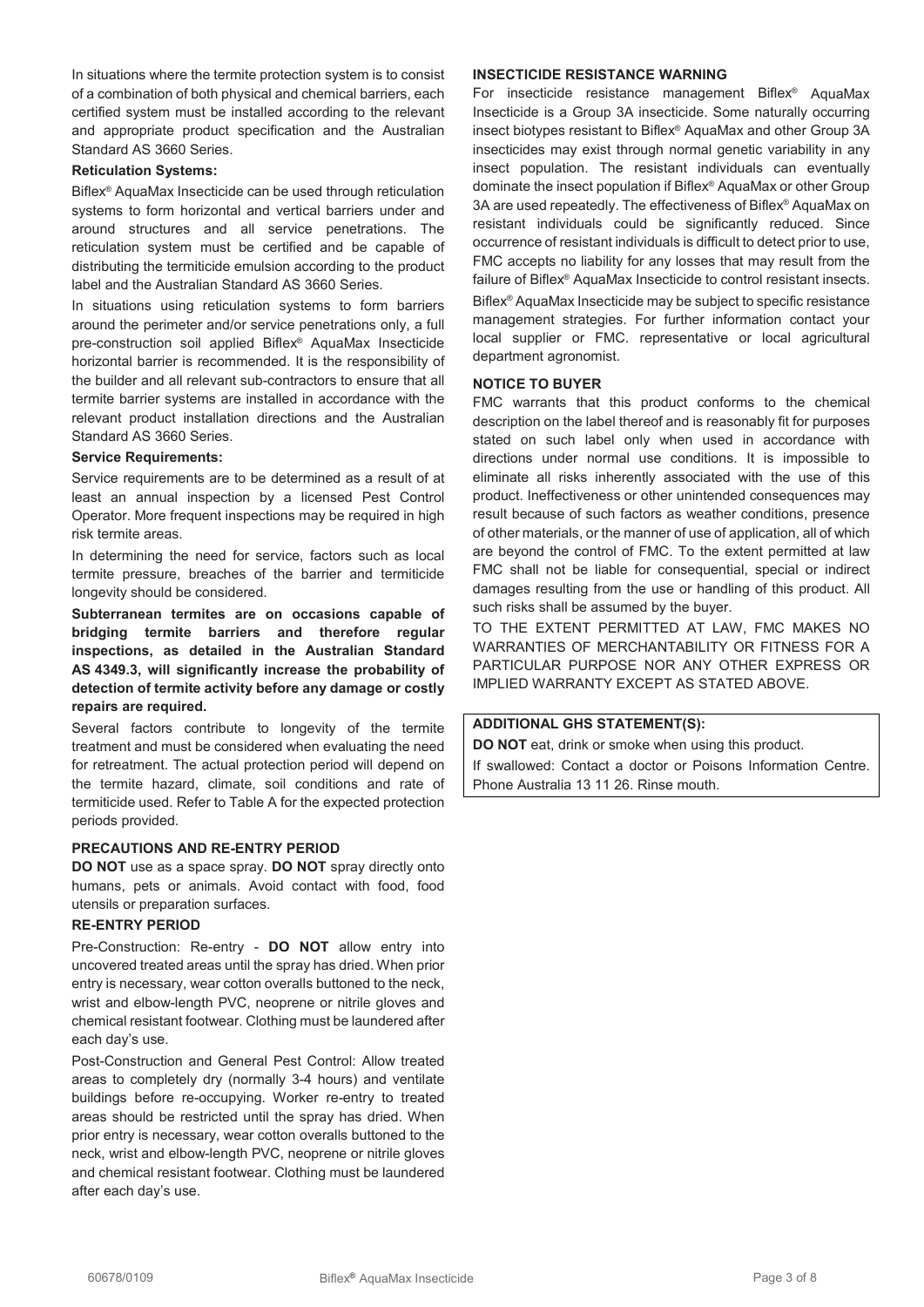## **DIRECTIONS FOR USE:**

### **Restraints**

**DO NOT** use this product at less than indicated label rates.

**DO NOT** apply to soils if excessively wet or immediately after heavy rain to avoid run-off of the chemical.

**DO NOT** use in cavity walls for termite treatment (except via certified cavity infill reticulation systems or direct treatment of nest).

**DO NOT** apply to mud, sand, mangrove or aquatic habitat.

**DO NOT** apply as an Ultra-Low Volume (ULV) or via thermal fogging treatment**.**

**DO NOT** use in situations where predatory mites are established and providing effective mite control.

**DO NOT** apply if rainfall is expected before spray deposits dry on leaf surfaces.

| <b>PEST</b>                                                          | <b>SITUATIONS</b>                                                                                                             | <b>STATE</b> | <b>RATE</b>          | <b>CRITICAL COMMENTS</b>                                                                                                                                                                                                                                                                                                                                                                                                                                                                                                                                                                                                                                                                                                                                                                                                                                                                                                                                                                                                                                                                                                                                                                                                                                                                                                                                                                                                                                                                                                    |
|----------------------------------------------------------------------|-------------------------------------------------------------------------------------------------------------------------------|--------------|----------------------|-----------------------------------------------------------------------------------------------------------------------------------------------------------------------------------------------------------------------------------------------------------------------------------------------------------------------------------------------------------------------------------------------------------------------------------------------------------------------------------------------------------------------------------------------------------------------------------------------------------------------------------------------------------------------------------------------------------------------------------------------------------------------------------------------------------------------------------------------------------------------------------------------------------------------------------------------------------------------------------------------------------------------------------------------------------------------------------------------------------------------------------------------------------------------------------------------------------------------------------------------------------------------------------------------------------------------------------------------------------------------------------------------------------------------------------------------------------------------------------------------------------------------------|
| Spiders                                                              | Internal & external<br>areas & surrounds<br>of Domestic,<br>Commercial, Public<br>& Industrial<br>buildings and<br>structures | All states   | $25 - 50$ mL/<br>10L | Use the higher rate in situations where pest pressure is<br>high, when rapid knockdown and/or maximum residual<br>protection is desired. For overall band surface spray, apply<br>as a coarse, low pressure surface spray to areas where<br>spiders hide, frequent and rest.<br>On non-porous surfaces apply as a coarse spray at the rate<br>of 1 L of emulsion per 20 m <sup>2</sup> ensuring thorough coverage of<br>the treated surfaces. When treating non-porous surfaces<br>DO NOT exceed the point of run-off.<br>On porous surfaces or use through power equipment, spray<br>at the rate of 1 L of emulsion per 10 $m2$ ensuring thorough<br>coverage of the treated surfaces. When treating porous<br>surfaces DO NOT exceed the point of run-off.<br>In an outdoor situation, pay particular attention to protected<br>dark areas such as cracks and crevices, under floors,<br>eaves and other known hiding or resting places.<br>For indoor use, pay particular attention to protected dark<br>areas such as cracks and crevices, behind & under sinks,<br>stoves, refrigerators, furniture, pipes, cornices, skirting<br>boards & other known hiding or resting places. DO NOT<br>use as a space spray.<br>For crack and crevice treatment use an appropriate solid<br>stream nozzle. For maximum spider control use a two part<br>treatment.<br>1. Crack and crevice.<br>2. Overall band spray of surfaces.                                                                                                  |
| Papernest wasps                                                      | Internal & external<br>areas & surrounds<br>of Domestic,<br>Commercial, Public<br>& Industrial<br>buildings and<br>structures | All states   | 50 mL/10 L           | Apply prepared emulsion directly to the Papernest ensuring<br>thorough and even coverage.<br>When applying emulsion DO NOT exceed the point of run-<br>off. When all adult wasps have been knocked-down the<br>nest may be safely removed from the structure.                                                                                                                                                                                                                                                                                                                                                                                                                                                                                                                                                                                                                                                                                                                                                                                                                                                                                                                                                                                                                                                                                                                                                                                                                                                               |
| Ants (excluding<br>Red imported fire<br>ants),<br>and<br>Cockroaches | Internal & External<br>areas & Surrounds<br>of Domestic,<br>Commercial, Public<br>& Industrial<br>buildings and<br>structures | All states   | $50 - 100$<br>mL/10L | On non-porous surfaces apply as a coarse spray at the rate<br>of 1 L of emulsion per 20 m <sup>2</sup> . When treating non-porous<br>surfaces. DO NOT exceed the point of run-off.<br>On porous surfaces or use through power equipment, spray<br>at the rate of 1 L of emulsion per 10 $m2$ . When treating<br>porous surfaces DO NOT exceed the point of run-off. Use<br>the higher rate in situations where pest pressure is high,<br>when rapid knockdown and/or maximum residual protection<br>is desired. The lower rate may be used for follow-up<br>treatments. For indoor use, pay particular attention to<br>protected dark areas such as cracks and crevices, behind<br>& under sinks, stoves, refrigerators, furniture, pipes,<br>cornices, skirting boards & other known hiding or resting<br>places. DO NOT use as a space spray.<br>To control Ants apply to trails and nests. Repeat as<br>necessary.<br>For perimeter treatments apply the prepared emulsion to a<br>band of soil or vegetation two to three metres wide around<br>and adjacent to the structure. Also treat the foundation of<br>the structure to a height of approximately one metre. Use a<br>spray volume of 5 to 10 L per 100 m <sup>2</sup> . Higher volumes of<br>water may be needed if organic matter is present or foliage<br>is dense. When applying to concealed areas (e.g. such as<br>wall cavities), foaming agents are useful in achieving<br>greater penetration where a thorough application is difficult<br>to achieve. |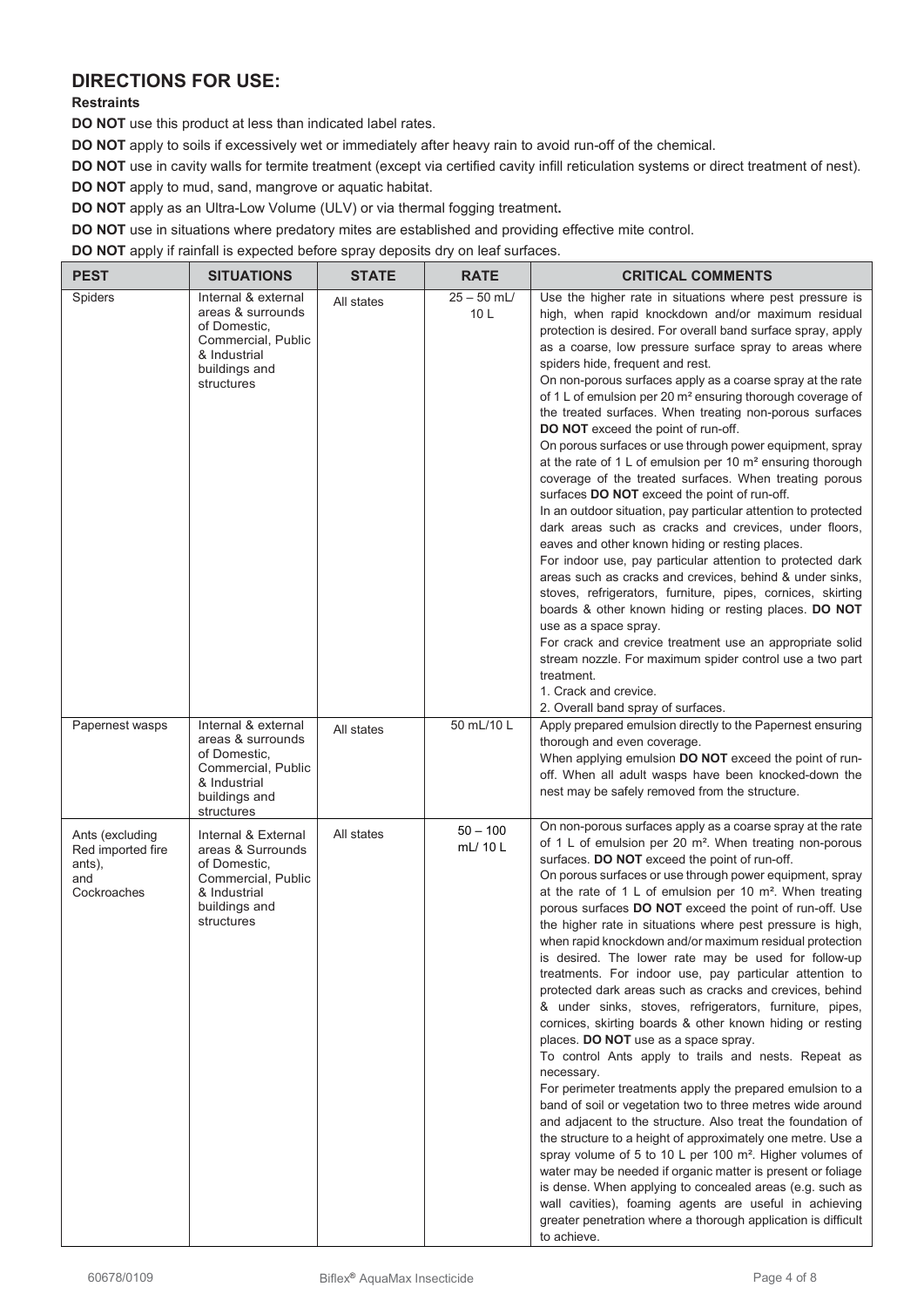| <b>PEST</b>                                                                        | <b>SITUATIONS</b>                                                                                                                                                                              | <b>STATE</b> | <b>RATE</b>           | <b>CRITICAL COMMENTS</b>                                                                                                                                                                                                                                                                                                                                                                                                                                                                                                                                                                                                                                                                                                                                                                                                                                                                                                                                                                                                                                                                                                                                                                                                                                                                                                                                                                                                                                                                                                                                                                                                                                                                                                                                                                                                                                                                                                                                                                                                                                                                                                                                                                                                                                |
|------------------------------------------------------------------------------------|------------------------------------------------------------------------------------------------------------------------------------------------------------------------------------------------|--------------|-----------------------|---------------------------------------------------------------------------------------------------------------------------------------------------------------------------------------------------------------------------------------------------------------------------------------------------------------------------------------------------------------------------------------------------------------------------------------------------------------------------------------------------------------------------------------------------------------------------------------------------------------------------------------------------------------------------------------------------------------------------------------------------------------------------------------------------------------------------------------------------------------------------------------------------------------------------------------------------------------------------------------------------------------------------------------------------------------------------------------------------------------------------------------------------------------------------------------------------------------------------------------------------------------------------------------------------------------------------------------------------------------------------------------------------------------------------------------------------------------------------------------------------------------------------------------------------------------------------------------------------------------------------------------------------------------------------------------------------------------------------------------------------------------------------------------------------------------------------------------------------------------------------------------------------------------------------------------------------------------------------------------------------------------------------------------------------------------------------------------------------------------------------------------------------------------------------------------------------------------------------------------------------------|
| Mosquitoes,<br>Biting midges,<br>Fleas,<br>Flies<br>and Ticks<br>(Adults & Nymphs) | Internal & External<br>areas & Surrounds<br>of Domestic,<br>Commercial, Public<br>& Industrial<br>buildings and<br>structures and<br>structures suitable<br>for residual surface<br>treatments | All states   | $50 - 100$ mL<br>/10L | To form Residual Surface Treatments, apply prepared<br>emulsion to indoor and outdoor surfaces where insects rest<br>or harbour. Internal harbourage sites include (but are not<br>restricted to) areas such as walls, fly screens, behind and<br>under sinks, under furniture and indoor plants. External<br>harbourage sites include (but are not restricted to) areas<br>such as building exteriors, eves, walls, fences, also<br>garages, sheds, gazebos, ornamental plants, bushes,<br>shrubs, hedges, shady or damp areas around buildings.<br>Reapply as necessary. When applying to vegetation,<br>ensure that spray penetrates entire plant or hedge and<br>covers both leaf surfaces.<br>For perimeter or harbourage treatments, apply the<br>prepared emulsion to a band of soil or vegetation two to<br>three meters wide around and adjacent to the structure.<br>Also treat the foundation of the structure to a height of<br>approximately one metre. Use a spray volume of 5 to 10 L<br>per 100 m <sup>2</sup> . Higher volumes of water may be needed if<br>organic matter is present or foliage is dense.<br>On non-porous surfaces apply as a coarse spray at the rate<br>of 1 L of emulsion per 20 $m^2$ . When treating non-porous<br>surfaces, DO NOT exceed the point of run-off.<br>On porous surfaces, spray at the rate of 1 L of emulsion per<br>10 m <sup>2</sup> . When treating porous surfaces, <b>DO NOT</b> exceed the<br>point of run-off.<br>Use the higher rate in situations where pest pressure is<br>high, when rapid knockdown and maximum residual<br>protection is desired. The lower rate may be used for<br>following up treatments.<br>To control Fleas and Ticks apply prepared emulsion to<br>outside surfaces of buildings and surrounds including but<br>not limited to foundations, verandahs, window frames,<br>eaves, patios, garages, pet housing, soil, turf, trunks of<br>woody ornamentals or other areas where pests congregate<br>or have been seen.<br>To control Flies and Mosquitoes apply prepared emulsion<br>to surfaces where insects rest or harbour. Reapply as<br>necessary. When applying to concealed areas (eg such as<br>wall cavities), foaming agents are useful in achieving |
|                                                                                    |                                                                                                                                                                                                |              |                       | greater penetration where a thorough application is difficult<br>to achieve.                                                                                                                                                                                                                                                                                                                                                                                                                                                                                                                                                                                                                                                                                                                                                                                                                                                                                                                                                                                                                                                                                                                                                                                                                                                                                                                                                                                                                                                                                                                                                                                                                                                                                                                                                                                                                                                                                                                                                                                                                                                                                                                                                                            |
| Subterranean                                                                       | Domestic, Public,                                                                                                                                                                              | All states,  | Refer to              | Refer to Table B.                                                                                                                                                                                                                                                                                                                                                                                                                                                                                                                                                                                                                                                                                                                                                                                                                                                                                                                                                                                                                                                                                                                                                                                                                                                                                                                                                                                                                                                                                                                                                                                                                                                                                                                                                                                                                                                                                                                                                                                                                                                                                                                                                                                                                                       |
| termites                                                                           | Commercial &<br>Industrial areas                                                                                                                                                               | except Tas   | Table A               |                                                                                                                                                                                                                                                                                                                                                                                                                                                                                                                                                                                                                                                                                                                                                                                                                                                                                                                                                                                                                                                                                                                                                                                                                                                                                                                                                                                                                                                                                                                                                                                                                                                                                                                                                                                                                                                                                                                                                                                                                                                                                                                                                                                                                                                         |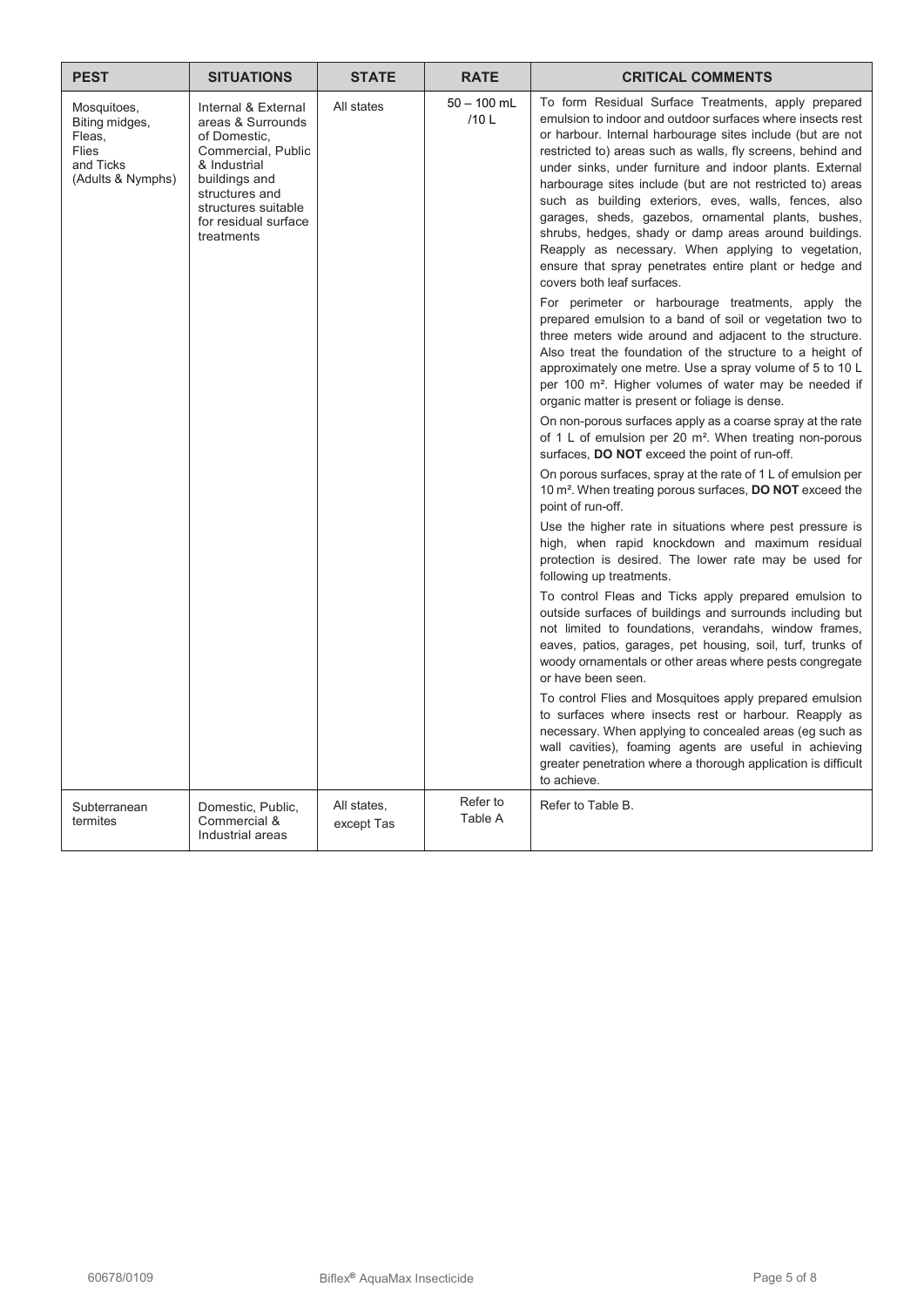## **TABLE A: Biflex® AquaMax Insecticide use rates for control of SUBTERRANEAN TERMITES**

|                                                                       | <b>SOUTH</b> |                                                                    | <b>NORTH</b>                                  |                                              |
|-----------------------------------------------------------------------|--------------|--------------------------------------------------------------------|-----------------------------------------------|----------------------------------------------|
| <b>Situations</b>                                                     |              | All areas SOUTH of the Tropic of<br><b>Capricorn (except Tas.)</b> | All areas NORTH of the Tropic of<br>Capricorn |                                              |
|                                                                       | Rate         | <b>Expected Protection</b><br>Period *                             | Rate                                          | <b>Expected</b><br><b>Protection Period*</b> |
| <b>Pre-Construction Barriers</b>                                      |              |                                                                    | 1.5 L/100 L                                   | 5 years                                      |
| Under slabs and under suspended<br>floors with less than 400 mm crawl | 1 L/100 L    | At least 10 years                                                  | 1 L/100 L<br>(Note 1)                         | 4 years                                      |
| space                                                                 |              | 10 years                                                           | 750 mL/100 L<br>(Note 1)                      | 3 years                                      |
|                                                                       | 500 mL/100 L |                                                                    | 500 mL/100 L<br>(Note 1)                      | 2 years                                      |
| <b>Perimeter Barriers</b>                                             | 1 L/100 L    | At least 10 years                                                  | 1.5 L/100 L                                   | 5 years                                      |
| For new and existing buildings                                        | 500 mL/100 L | 10 years                                                           | 1 L/100 L                                     | 4 years                                      |
|                                                                       | 250 mL/100 L |                                                                    | 750 mL/100 L                                  | 3 years                                      |
|                                                                       |              | 3 years                                                            | 500 mL/100 L                                  | 2 years                                      |
| <b>Post-Construction Barriers</b>                                     | 1 L/100 L    | At least 10 years                                                  | 1.5 L/100 L                                   | 5 years                                      |
| Under slabs and under suspended                                       |              |                                                                    | 1 L/100 L                                     | 4 years                                      |
| floors with less than 400 mm crawl                                    | 500 mL/100 L | 10 years                                                           | 750 mL/100 L                                  | 3 years                                      |
| space                                                                 |              |                                                                    | 500 mL/100 L                                  | 2 years                                      |
| <b>Reticulation systems</b>                                           | 1 L/100 L    | At least 10 years                                                  | 1.5 L/100 L                                   | 5 years                                      |
| Perimeter and/or service penetration                                  |              |                                                                    | 1 L/100 L                                     | 4 years                                      |
| treatment only                                                        | 500 mL/100 L | 10 years                                                           | 750 mL/100 L                                  | 3 years                                      |
|                                                                       | 250 mL/100 L | 3 years                                                            | 500 mL/100 L                                  | 2 years                                      |
| <b>Reticulation Systems</b><br>Cavity infill & footing barriers       | 500 mL/100 L | 5 years                                                            | 1 L/100 L                                     | 2 years                                      |
| <b>Protection of Poles and Fence Posts</b>                            | 500 mL/100 L | 10 years                                                           | 1.5 L/100 L                                   | 5 years                                      |
|                                                                       |              |                                                                    | 1 L/100 L                                     | 4 years                                      |
|                                                                       |              |                                                                    | 750 mL/100 L                                  | 3 years                                      |
| <b>Nest Eradication</b>                                               | 500 mL/100 L | Not applicable                                                     | 500 mL/100 L                                  | Not applicable                               |

**Note 1**: This rate must be used in conjunction with a certified reticulation system that is capable of distributing the Water Based Termiticide & Insecticide emulsion according to the product label and the Australian Standard AS 3660 Series.

\* The need for retreatment is to be determined as a result of at least an annual inspection, or more frequently in high risk areas, by a qualified Pest Control Operator. The actual protection period will depend on the termite hazard, climate, soil conditions and rate of termiticide used.

## **TABLE B: CRITICAL COMMENTS for use against SUBTERRANEAN TERMITES**

| <b>SITUATIONS</b>                                                                  | <b>CRITICAL COMMENTS</b>                                                                                                                                                                                                                                                                                                                                                                                                                                                                                      |
|------------------------------------------------------------------------------------|---------------------------------------------------------------------------------------------------------------------------------------------------------------------------------------------------------------------------------------------------------------------------------------------------------------------------------------------------------------------------------------------------------------------------------------------------------------------------------------------------------------|
| <b>Pre-Construction Barriers</b><br>Under slabs for protection<br>of new buildings | Apply with suitable application equipment to form a complete and continuous chemical barrier (both vertical<br>and horizontal) under the slab. The formation of the barrier may require a combination of conventional<br>open wand application and soil trenching and/or rodding applications. Recommended rod spacing should<br>be between 150 and 300 mm, as per soil type. For additional information refer to "CRITICAL<br>APPLICATION DETAILS" on this label and the Australian Standard AS 3660 Series. |
|                                                                                    | An external perimeter barrier (both horizontal and vertical) is an essential part of termite protection and<br>$\bullet$<br>must be installed at the completion of the building. Refer to "Perimeter Barriers", for further details.                                                                                                                                                                                                                                                                          |
|                                                                                    | Chemical barriers that have been disturbed by construction, excavation and/or landscaping activities will<br>$\bullet$<br>need to be reapplied to restore continuity of the barrier.                                                                                                                                                                                                                                                                                                                          |
| <b>Pre-Construction Barriers</b>                                                   | For areas beneath suspended floors that have inadequate access (eq. less than 400 mm clearance), the<br>$\bullet$<br>entire sub-floor area should be treated as a continuous horizontal barrier, which completely abuts an                                                                                                                                                                                                                                                                                    |
| Under suspended floors                                                             | internal vertical barrier around any substructure walls. Ideally, this operation should be done during<br>construction of the building while access is more readily available.                                                                                                                                                                                                                                                                                                                                |
|                                                                                    | For areas beneath suspended floors which have adequate access (eg. more than 400 mm clearance),<br>$\bullet$<br>install perimeter barriers around each individual pier, stump, service penetration and substructure walls.                                                                                                                                                                                                                                                                                    |
|                                                                                    | An external perimeter barrier (both horizontal and vertical) is an essential part of termite protection and<br>must be installed at the completion of the building. Refer to "Perimeter Barriers" in this leaflet, for further<br>details.                                                                                                                                                                                                                                                                    |
| <b>Perimeter Barriers</b><br>For new and existing                                  | Perimeter barriers (both horizontal and vertical, external and where required, internal or sub-floor) are an<br>$\bullet$<br>essential part of termite protection and must be installed at the completion of the building. Perimeter<br>barriers should be installed around slabs, piers, substructure walls and external penetration points.                                                                                                                                                                 |
| buildings                                                                          | Apply with suitable application equipment to form a continuous chemical barrier (both vertical and<br>$\bullet$<br>horizontal) around the structure and to a depth reaching to 80 mm below the top of the footings, where<br>appropriate. The formation of the barrier may require a combination of several application techniques,<br>including soil trenching and/or rodding and open wand applications.                                                                                                    |
|                                                                                    | In some cases, the use of wetting agents or foaming agents may be useful in overcoming non-wetting soils<br>$\bullet$<br>or getting a more even application in areas of difficult access or soil subsidence.                                                                                                                                                                                                                                                                                                  |
|                                                                                    | Chemical barriers that have been disturbed by construction, excavation and/or landscaping activities will<br>$\bullet$<br>need to be reapplied to restore continuity of the barrier.                                                                                                                                                                                                                                                                                                                          |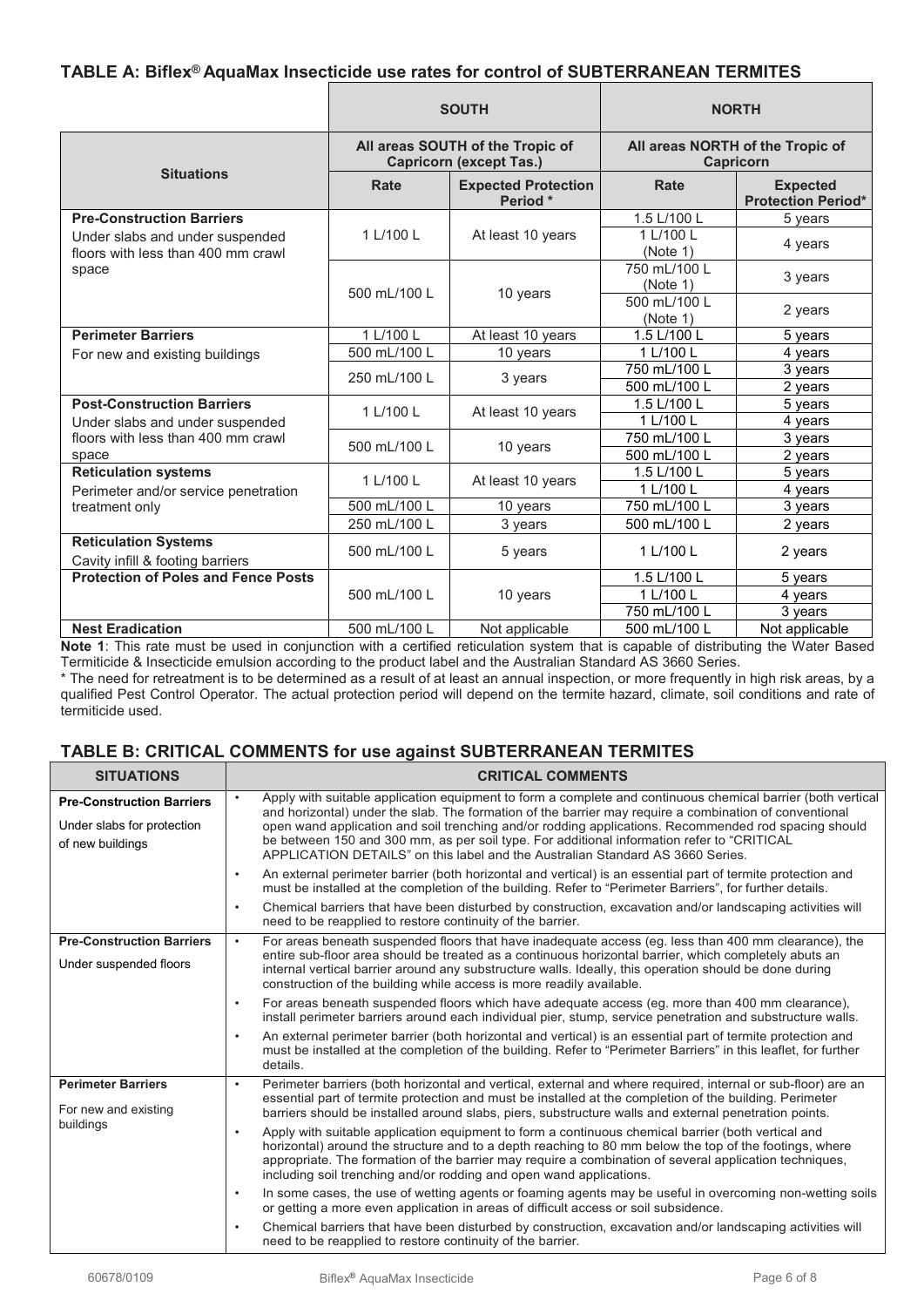| <b>SITUATIONS</b>                                                                     | <b>CRITICAL COMMENTS</b>                                                                                                                                                                                                                                                                                                                                                                                                                                                                                                                                                                                                                                                                   |
|---------------------------------------------------------------------------------------|--------------------------------------------------------------------------------------------------------------------------------------------------------------------------------------------------------------------------------------------------------------------------------------------------------------------------------------------------------------------------------------------------------------------------------------------------------------------------------------------------------------------------------------------------------------------------------------------------------------------------------------------------------------------------------------------|
| <b>Post-Construction Barrier</b><br><b>Treatments</b><br>For the protection of        | Apply with suitable application equipment to form a continuous chemical barrier (both vertical and<br>horizontal) around and under the structure with particular emphasis on known infestation areas. The<br>formation of the barrier may require a combination of several application techniques, including soil rodding,<br>trenching, open wand applications and sub-slab injections.                                                                                                                                                                                                                                                                                                   |
| existing buildings                                                                    | Chemical barriers beneath concrete slabs and paths will require concrete drilling. Recommended drill hole<br>$\bullet$<br>spacings are between 150 and 300 mm. To enhance soil distribution use a lateral dispersion tip on the<br>injector and up to 10 L of emulsion per linear metre. To ensure formation of a continuous barrier, holes<br>should be drilled no more than 150 mm from walls or expansion joints.                                                                                                                                                                                                                                                                       |
|                                                                                       | For areas beneath suspended floors that have inadequate access (eg. less than 400 mm clearance), the<br>$\bullet$<br>entire sub-floor area should be treated as a continuous horizontal barrier, which completely abuts an<br>internal vertical barrier around any substructure walls. Otherwise, install perimeter barriers around each<br>individual pier, stump, penetration point and substructure walls.                                                                                                                                                                                                                                                                              |
|                                                                                       | In some cases the use of wetting agents or foaming agents may be useful in overcoming non-wetting soils<br>$\bullet$<br>or getting a more even application in areas of difficult access or soil subsidence.                                                                                                                                                                                                                                                                                                                                                                                                                                                                                |
|                                                                                       | Chemical barriers that have been disturbed by construction, excavation and/or landscaping activities will<br>$\bullet$<br>need to be reapplied to restore continuity of the barrier.                                                                                                                                                                                                                                                                                                                                                                                                                                                                                                       |
| <b>Reticulation Systems</b><br>Perimeter and/or service<br>penetration treatment only | Biflex <sup>®</sup> AquaMax Insecticide must be used through a certified reticulation system to form and replenish<br>$\bullet$<br>perimeter barriers around buildings and service penetrations. The system must be installed according to<br>the manufacturer's specifications and be capable of distributing the termiticide emulsion according to the<br>product label and the Australian Standard AS 3660 Series.                                                                                                                                                                                                                                                                      |
|                                                                                       | $\bullet$<br>Perimeter barriers consist of a horizontal barrier abutting a vertical barrier, which must reach down to the<br>top of the footings.                                                                                                                                                                                                                                                                                                                                                                                                                                                                                                                                          |
|                                                                                       | Delivery pipes must be placed in such a position to ensure that the requirements for both horizontal and<br>$\bullet$<br>vertical barriers as specified in the Australian Standard AS 3660 Series are met. Special attention must<br>also be afforded to the positioning of the delivery pipes to ensure that the resultant termiticidal barriers are<br>continuous and complete.                                                                                                                                                                                                                                                                                                          |
|                                                                                       | Apply the prepared termiticide emulsion by pumping through the system according to the manufacturer's<br>$\bullet$<br>specifications. Use a minimum delivery volume of 100 L of emulsion per m <sup>3</sup> of soil. This equates to a<br>delivery volume of 5 L of emulsion per linear metre for a vertical barrier 300 mm x 150 mm in dimension.                                                                                                                                                                                                                                                                                                                                         |
|                                                                                       | Pre-Construction – For use in conjunction with full soil treatment horizontal barriers only: apply the diluted<br>$\bullet$<br>emulsion through the perimeter reticulation system as specified above. Follow instructions for Pre-<br>Construction horizontal barrier formation.                                                                                                                                                                                                                                                                                                                                                                                                           |
| <b>Reticulation Systems</b><br>Cavity infill & footing<br>barriers                    | Biflex® AquaMax Insecticide must be used through a certified reticulation system to form and replenish<br>$\bullet$<br>cavity infill and footing barriers. The system must be installed according to the manufacturer's<br>specifications and be capable of distributing the termiticide emulsion according to the product label and the<br>Australian Standard AS 3660 Series.                                                                                                                                                                                                                                                                                                            |
|                                                                                       | Perimeter barriers consist of a horizontal barrier abutting a vertical barrier, which must reach down to the<br>$\bullet$<br>top of the footings                                                                                                                                                                                                                                                                                                                                                                                                                                                                                                                                           |
|                                                                                       | Delivery pipes must be placed in such a position to ensure that the requirements for both horizontal and<br>$\bullet$<br>vertical barriers as specified in the Australian Standard AS 3660 Series are met. Special attention must<br>also be afforded to the positioning of the delivery pipes to ensure that the resultant termiticidal barriers are<br>continuous and complete                                                                                                                                                                                                                                                                                                           |
|                                                                                       | Apply the prepared termiticide emulsion by pumping through the system according to the manufacturer's<br>specifications with a delivery volume of 2 L of emulsion per linear metre of delivery pipe.                                                                                                                                                                                                                                                                                                                                                                                                                                                                                       |
|                                                                                       | Note: Where this system is to be installed at the pre-construction stage, a full under slab pre-<br>$\bullet$<br>construction barrier, applied by either open wand application or suitably certified reticulation<br>system, is also recommended.                                                                                                                                                                                                                                                                                                                                                                                                                                          |
|                                                                                       | The recommended rate of application is 2 L of emulsion per linear metre which equates to 2 L of emulsion<br>$\bullet$<br>per 0.0068 m <sup>3</sup> or approximately 7 L of sand. Should the volume of fill in the wall cavity deviate from 7 L<br>$(0.17 \text{ m} \times 0.04 \text{ m} \times 1 \text{ m} = 0.0068 \text{ m}^3)$ per linear metre of wall cavity, then the amount of Biflex® AquaMax<br>emulsion applied per linear metre of wall cavity should be adjusted accordingly. As a guide, the target<br>bifenthrin loading of treated sand/soil in a cavity infill situation is 110 mg/kg South of the Tropic of<br>Capricorn and 220 mg/kg North of the Tropic of Capricorn. |
|                                                                                       | To facilitate more even distribution of the Biflex® AquaMax in the wall cavity, ensure that the fill is evenly<br>$\bullet$<br>compacted at the time of installation. To further enhance distribution saturation of the sand/soil in the infill<br>is recommended at the time of treatment.                                                                                                                                                                                                                                                                                                                                                                                                |
| <b>Protection of Service</b><br><b>Poles and Fence Posts</b>                          | Create a continuous termiticide barrier 450 mm deep and 150 mm wide around the pole or post by soil<br>$\bullet$<br>injection or rodding. For new poles and posts, treat backfill and the bottom of the hole. Use 100 L of<br>emulsion per m <sup>3</sup> of soil.                                                                                                                                                                                                                                                                                                                                                                                                                         |
|                                                                                       | Regular inspections should be undertaken to determine when and if retreatment is necessary. If<br>$\bullet$<br>disturbance of the barrier has occurred, retreatment of the area affected will be required.                                                                                                                                                                                                                                                                                                                                                                                                                                                                                 |
|                                                                                       | Posts and poles may also be drilled and injected with spray solution.<br>$\bullet$<br>Note: For existing poles and posts, it is impractical to treat the full depth and underneath of such<br>$\bullet$                                                                                                                                                                                                                                                                                                                                                                                                                                                                                    |
|                                                                                       | poles and posts and therefore the possibility of future termite attack from below the treated area<br>cannot be ruled out.                                                                                                                                                                                                                                                                                                                                                                                                                                                                                                                                                                 |
| <b>Eradication of Termite</b><br><b>Nest</b>                                          | Locate nest and flood with insecticide emulsion. Trees, poles, posts and stumps containing nests may<br>$\bullet$<br>require drilling prior to treatment with termiticide emulsion. The purpose of drilling is to ensure the<br>termiticide emulsion is distributed throughout the entire nest. Drill holes in live trees should be sealed with<br>an appropriate caulking compound after injection.                                                                                                                                                                                                                                                                                       |
|                                                                                       | In some cases the use of foaming agents may be useful in achieving greater application in nests where<br>$\bullet$<br>access is difficult.                                                                                                                                                                                                                                                                                                                                                                                                                                                                                                                                                 |

**Note:** The termiticide barrier provided by this product has a finite life. This together with the recommendation to undertake annual inspections must be stated on the durable notice required by the BCA, B1.3(j)(ii).